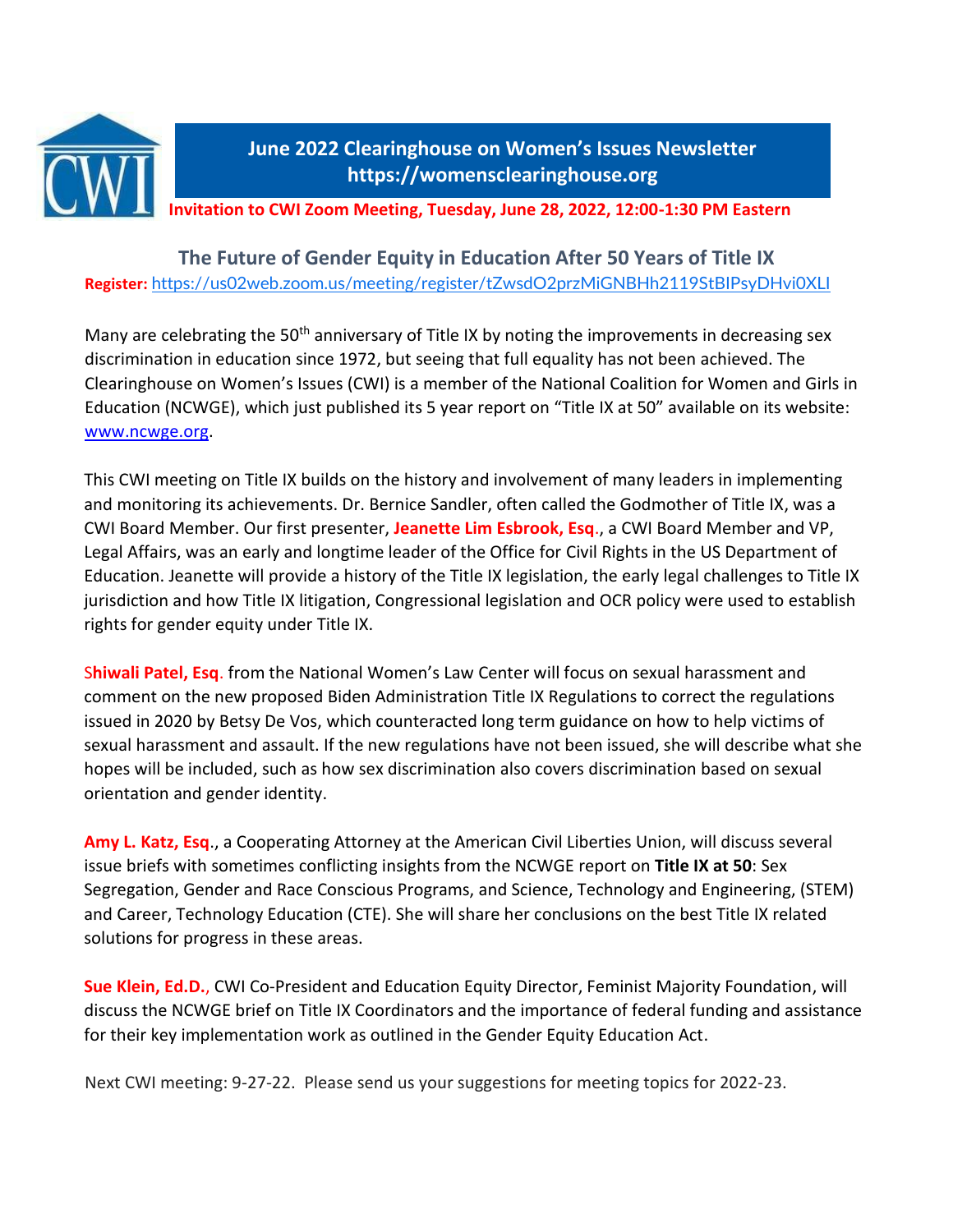# **CLEARINGHOUSE ON WOMEN'S ISSUES (CWI) BOARD ELECTIONS**

CWI BOARD MEMBER TERMS ARE 2 YEARS. The following CWI board members' terms end on June 30, 2022 but they have agreed to stand for election at the June 28, 2022 CWI meeting to continue to serve as CWI Board Members for July 1, 2022- June 30, 2024. Elections will be held by zoom at the 6-28-22 meeting.

Co-President Connie Cordovilla has agreed to run for reelection as VP membership. Holly Taggart Joseph has agreed to continue as Treasurer. Loretto Gubernatis has agreed to continue as VP Public Relations. Jeanette Lim Esbrook has agreed to continue as VP Legal Affairs.

CWI members are encouraged to volunteer to serve on our great board. Just tell any board member you are interested in being appointed or email or call Co-Presidents Sue Klein, [sklein@feminist.org](mailto:sklein@feminist.org) 202-488-7430 and/or Connie Cordovilla, [CordyNOVA@gmail.com](mailto:CordyNOVA@gmail.com) 703-283-0483. We are particularly interested in adding Board members with expertise in global women's issues or women's health.

# **Summary and Expansion of the CWI Zoom Meeting on May 24, 2022, on Urging Sport Governance to Develop New Structures for Transgender Athletes, While Prioritizing Competitive Fairness and Safety for Females**.



Nancy Hogshead-Makar (center) and Donna Lopiano (right) hosted the presentation on the legal and scientific issues along with Dr. Ross Tucker (left) who addressed biological sex differences in athletic performance.

The CWI Board of Directors acknowledges that inclusion of transwomen in competitive women's athletics is controversial but would like to learn how transwomen can be included in competitive women's athletics while maintaining fairness to the extent possible. The presenters pointed out the many issues that make this challenging as well as some solutions.

The video recording of the meeting starts after Donna Lopiano's introduction at: [https://www.youtube.com/watch?v=lGnGyVTj\\_GU](https://www.youtube.com/watch?v=lGnGyVTj_GU) (Part 2) The introductions and Ross Tucker's portions were re-recorded and may be seen here: <https://www.youtube.com/watch?v=69WIe-ENDAg> (Part 1) We are starting with notes from Donna.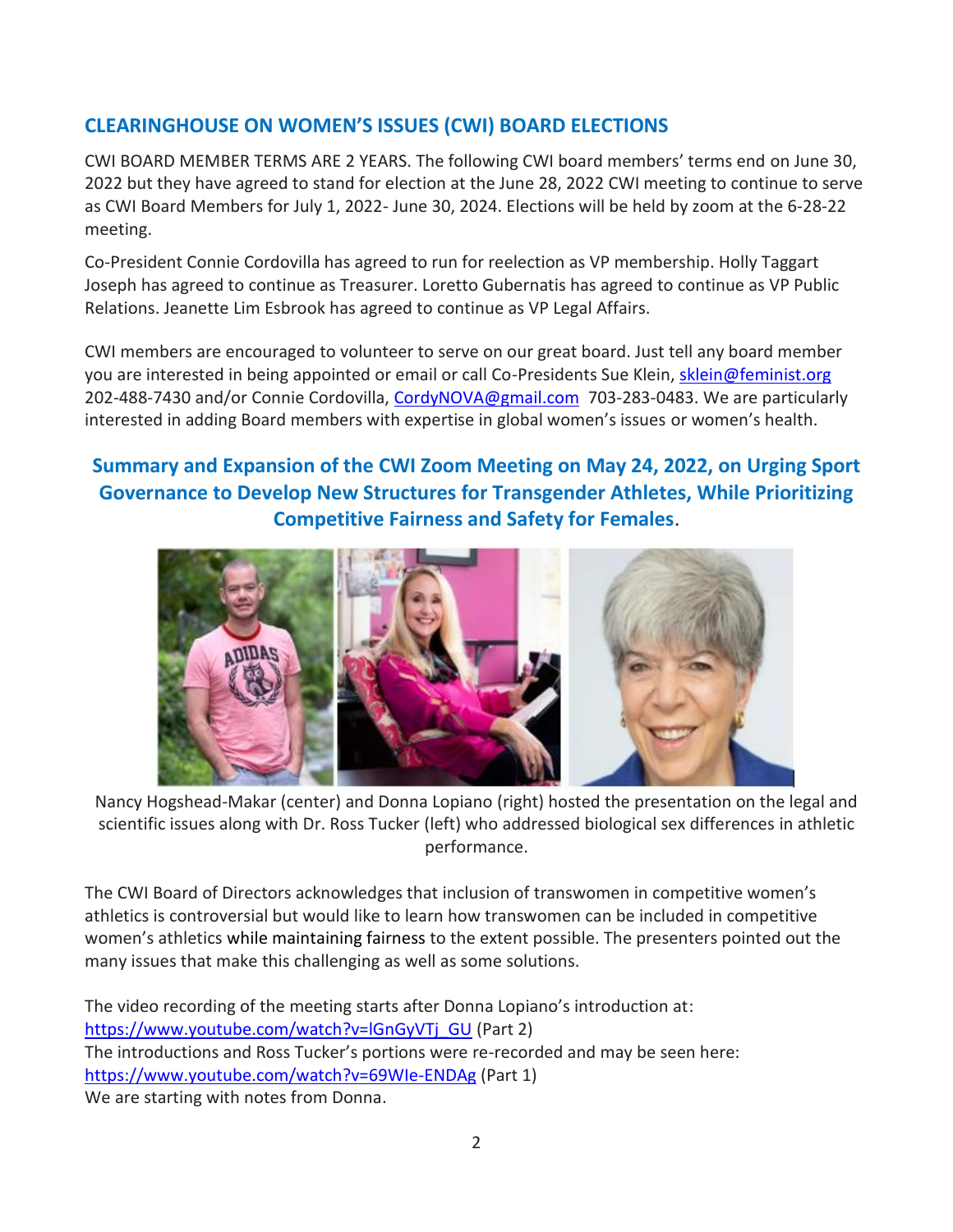**Donna Lopiano**, Ph.D., is the president and founder of Sport Management Resources (SMR) and an adjunct professor on sport-related topics. She was named one of Sporting News "The 100 Most Influential People in Sports." She was the CEO of the Women's Sports Foundation from 1992-2007. Donna is now the President of [the Drake Group,](https://www.thedrakegroup.org/tell-congress/) the academics looking to reshape collegiate sports to be consistent with the educational mission. As an athlete, Dr. Lopiano participated in six national softball championships, and has been inducted into in the National Softball Hall of Fame.

Donna discussed the architecture of sport and sport governance issues with transgender inclusion and the following definitions:

When we use the term "female," we mean biological sex, the common medical definition of sex. When we use the terms, "man, woman, boy, girl" we are using gender identity terms. Being transgender means someone who identifies as other than their biological sex. For example, a trans girl/woman is someone who identifies as a girl/woman even though they are biologically male.

It is important to understand that there are different types of transgender girls/or women with some types having competition performance advantages and some types not. Gender identity is not one size fits all.

- A person does not need to take gender affirming hormones or have surgery to be considered transgender; Some transgender people do not want to change their bodies; they are not on hormones and have not had surgery.
- Some transgender people take hormones, but do not have surgery.
- Some transgender people do both.
- Some transgender people are gender fluid sometimes they identify as men and sometimes they identify as women.
- Some people categorize themselves as non-binary, preferring not to be identified as men or women.
- Some transgender women never go through male puberty. Under the care of medical specialists, they take puberty blockers and then immediately transition to gender affirming hormones. They do not develop the physical and physiological advantages of biological men.
- Transgender men, who are biologically female, and identify as men and who are not taking testosterone to affirm their gender identify, do not possess unfair advantages and can compete in women's sports, the WNBA, etc. because they do not possess unfair advantage competing in the women's category – physically and physiologically, they are female bodied.
- For our purposes, we are mostly talking about transgender women who are biologically male, and thus likely to outperform biological females.

The video recording of the meeting started with **Dr. Ross Tucker**, a South African sports scientist with a PhD in exercise physiology. He runs The Science of Sport: [http://www.sportsscientists.com,](http://www.sportsscientists.comt/) and is a leading brain-with-voice on sport performance analysis. He was involved in the World Rugby Transgender Guidelines, prohibiting transwomen's competitive participation based on relative size and bone density, and the resulting concussion risk to cisgender athletes.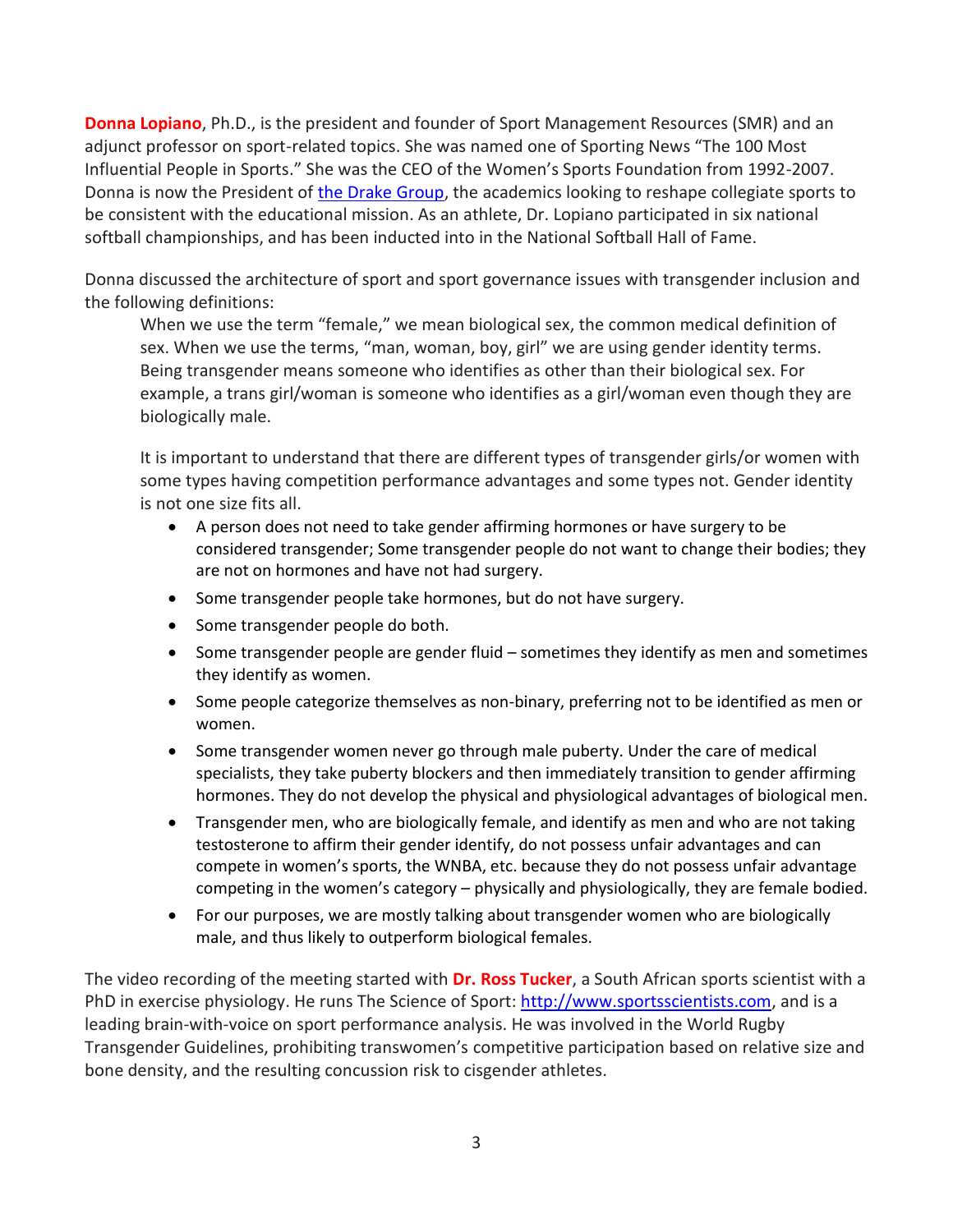Ross first presented current common sport categories which are used to ensure fairness in sports competitions, such as weight, age, disability. He then presented the scientific research on male levels of testosterone and effects on the human body, related to athletic performance. He discussed the current NCAA and International Olympic Committee rules that concentrate on testosterone levels to determine transgender women's eligibility in sports such as swimming. "Recall that women's sport exists to exclude people who do not experience androgenization during puberty and development."

Ross pointed to the impact of one of the most significant "lived-experience" impacts in women's swimming, the East German State Research Plan 14:25. These women achieved better sports results by taking testosterone. Even today, women are disqualified for having testosterone, even if they can prove that someone else slipped them the testosterone, even if it wasn't their fault. Why? Because it creates an unfair playing field for the other competitors.

He discussed the process relied upon for the International Rugby Federation's decision to ban transgender women from women's rugby, particularly as they considered their responsibility for women's brain health and concussion frequency.

See Dr. Tucker's Power Point here; it is very large and "dynamic" – so be sure to watch on "Start Slide Show" mode. <https://championwomen.org/transgender-eligibility/>

**Nancy Hogshead-Makar, JD**, is a three-time Olympic Gold Medalist Swimmer, a feminist professor of law and civil rights lawyer, and CEO of Champion Women, a non-profit that provides legal advocacy for Girls and Women in Sport [\(https://ChampionWomen.org\)](https://championwomen.org/).

Nancy and Donna are active members of the **Women's Sports Policy Working Group** [\(https://womenssportspolicy.org/\)](https://womenssportspolicy.org/) which aspires to affirm and continue the legal permissibility of formal separate-sex competitive sports, while restructuring sport to include transgender women and transgender men.

Nancy discussed the legal distinction between "sex discrimination" and "gender identity discrimination," and equating the two in most aspects of society; employment, public accommodations, marriage and family law, presents no problems. But it would be harmful to girls' and women's sport to conflate the two. The Equality Act would allow someone who identifies as a woman, but is biologically male, to compete in the women's sport category based on self ID alone. If that happens, and formal sex-segregation is no longer based on biology, those that are hostile to women's sports (think: Football interests) could eliminate the current rights females currently enjoy to equality to men's athletics. Here is [The PDF version of Hogshead-](https://womensclearinghouse.org/wp-content/uploads/CWI-Transgender-Inclusion-LAW-Hogshead-Makar-5-2022.pdf)Makar's slides.

Here are some questions and answers related to her presentation. Many other questions and answers are here<https://womenssportspolicy.org/faq/> provided by the Women's Sports Policy Working Group.

**Q: Why is establishing formal sex segregation in women's sports under Title IX, which prohibits sex discrimination in education programs and activities receiving federal financial assistance, important?**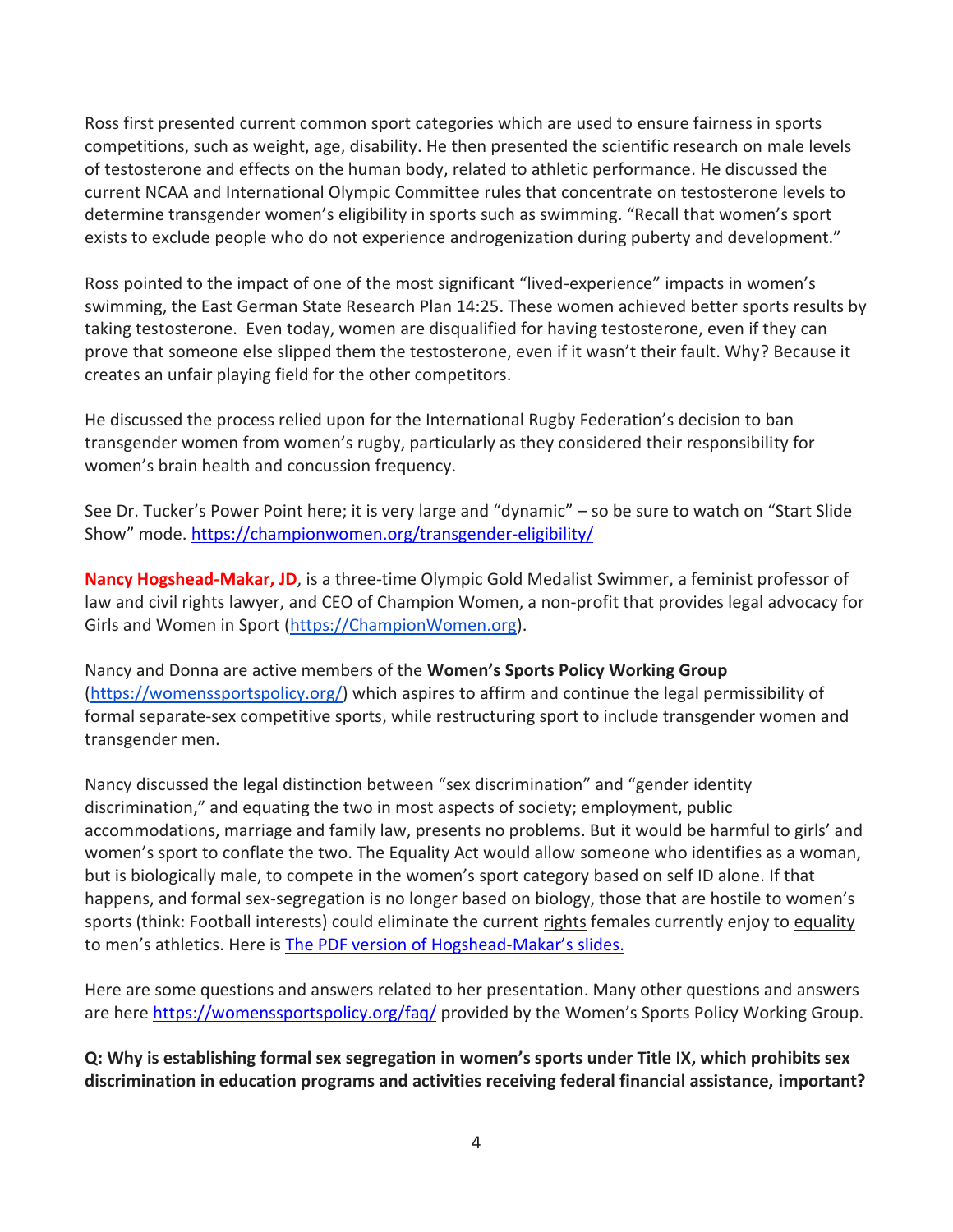A. Sports are important educational experiences. When a female is denied an athletic opportunity, it is a significant loss to her life-long educational, economic, and health. Sports provide males and females from diverse socioeconomic, racial, and ethnic backgrounds measurable positive educational impacts.

Pre-puberty and in recreational or intramural leagues, many sports are co-ed. Some sports, like track and swimming, are co-ed in all practices, coaching, and travel; everything except the 15-or-so minutes of the competitive male and female events.

But there is also value in maintaining female and male sports competitions. Without formal sex segregation, females would rarely make the team; their right to equality must be protected.

Research supports the importance of equality in the role of sports in higher education and higher incomes. Girls who play sports make 8% higher wages compared to their non-sport playing counterparts. A sports experience changes a woman's short-term and long-term health trajectory including: decreased risk of heart disease, breast cancer, osteoporosis, tobacco and drug use, unwanted teen pregnancy, sexually transmitted diseases, depression and suicide.

Nancy also reminded CWI that there is still much inequality in women's sports opportunities as compared to men, and that [Champion Women has done research](https://titleixschools.com/2022/01/23/eada-data/) and work to decrease this discrimination.

### **Q. What are some of the issues to consider to maintain girl's and women's sports as the Office for Civil Rights (OCR) considers inclusion of transgender athletes in competitive school sports?**

A. We ask that new rules be made consciously aware that girls and women are provided substantially fewer opportunities, scholarship dollars and treatment than their male peers, who are given over a third more opportunities to play than girls and women.

We ask that any new administrative rules define eligibility for the "girls' and women's competitive sports" categories be based on **biological sex** after puberty.

The category must have objective meaning before considering the rationale for transgender inclusion into the girls' and women's category, the same way that weight categories, age categories, equipment categories…are all meaningful objective segmented sports categories. Women's sport performances are 8–20% - up to 50% - behind men. This is not due to sexism, lack of opportunities, healthy diets or the best coaching, or differences in scoring procedures, but to biological sex differences as shown by physiological and performance science-based evidence.

#### Q. **Why is head to head competition a concern if it involves transwomen and cis women**?

A. "Females" are not slower, weaker, inferior versions of men. Women are perfectly made for the purposes evolution created them for; we are not defined in opposite to male bodies. It is our different bodies that makes formal sex-segregation imperative. Physical differences between males and females should be celebrated, not blurred.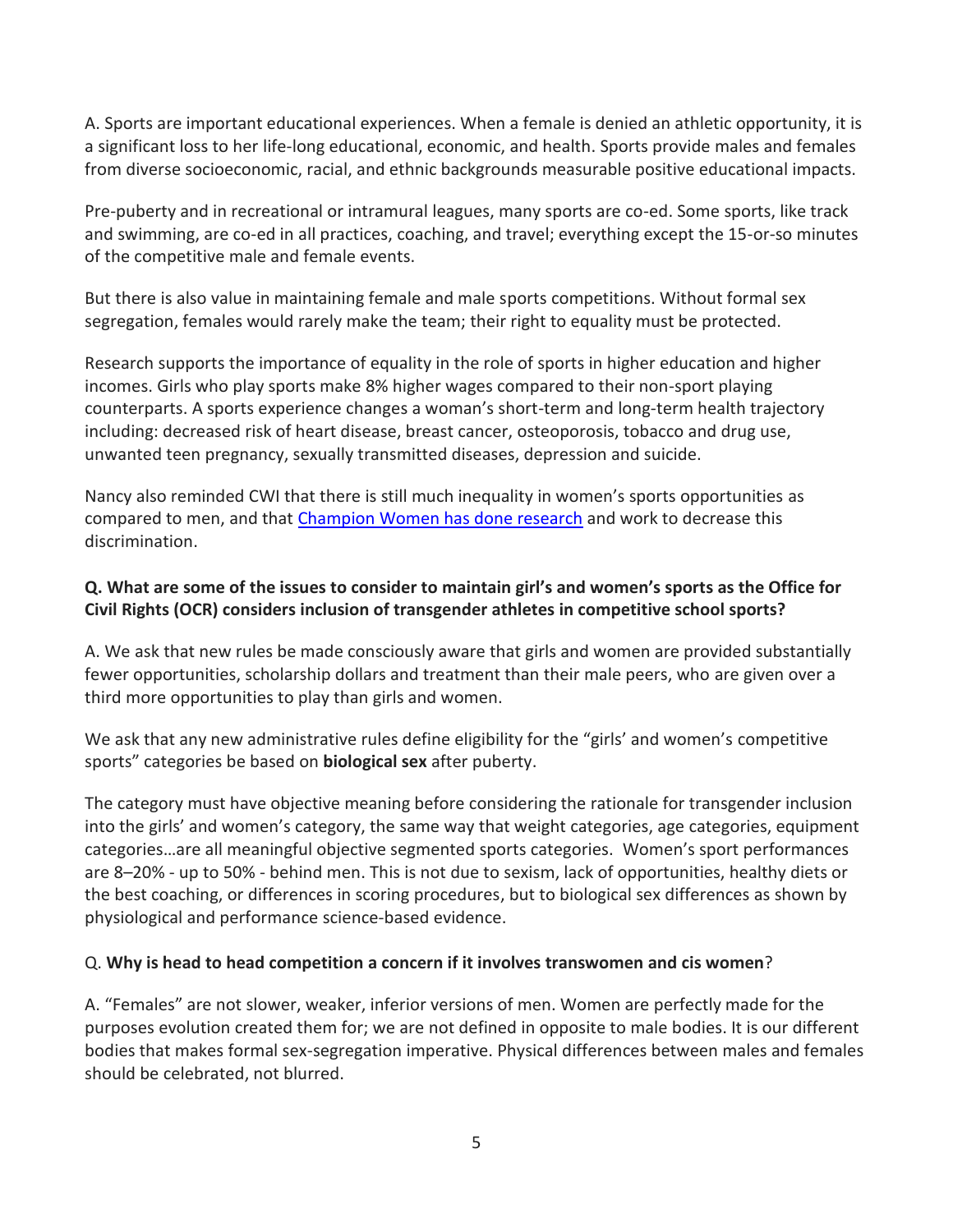Allowing transgender girls to compete head-to-head with females hurts girls of color and girls with low economic resources the most; they rely on school-based sports, rather than expensive travel teams or the separate Olympic system to move up through the pipeline, to more opportunities in high school, college, Olympic and Professional athletics.

Sports are not sex-segregated to remedy past discrimination. Formal sex-segregation in sport is ubiquitous world-wide, except for sports where testosterone and human strength does not create a performance advantage, like sailing, equestrian, and motor sports.

## Q **Why do Title IX and others sex-segregate only sports competitions, not other aspects of education?**

When Title IX passed in 1972, most schools welcomed girls and women into the classrooms on the same basis that males had enjoyed. But the 1975 Title IX regulations recognized that formal sex segregation was necessary to ensure half the population –females- would have equal opportunities to participate, to set records, to earn a place on a college team, college scholarships, prize money, endorsements, podium spots, and equal honor and respect. If schools allowed females to try out for the one basketball team, very few females would ever get to play sports. The current Title IX regulations have allowed *millions* of females access to sports.

Coed sports teams can often be balanced to provide fairness in competitions. School administrators balance the numbers of males and females competing.

Females, including transgender males, can be included in primarily male sports without jeopardizing victories of males according to the Women's Sports Policy Working Group current conclusions.

## Q. **How can privacy and non-stigmatization be protected in determining biological sex categories for sports competitions**?

A: Genital examinations are never necessary, and they include the same privacy protections that apply to sports participation generally. All athletes have a pre-season eligibility form that addresses athletes with different physical conditions relevant for sport like asthma, sickle cell trait, heart conditions or vision problems. The pre-season form is completed and signed by the athlete's physician before they are eligible to try out for a school sports team. All athletes' private medical information (PMI) is disclosed to the relevant sports authorities on this standard pre-season physical eligibility form

In the case of transgender athletes, their PMI would be limited to confirmation of the athlete's biological sex over the relevant period of time.

- It is easy for an athlete's physician to know and then to indicate an athletes' biological sex and their transgender status on the standard pre-season athletics eligibility form.
- It is also easy for the institution involved to adopt policies communicating that all athletes in competition have met its eligibility standards.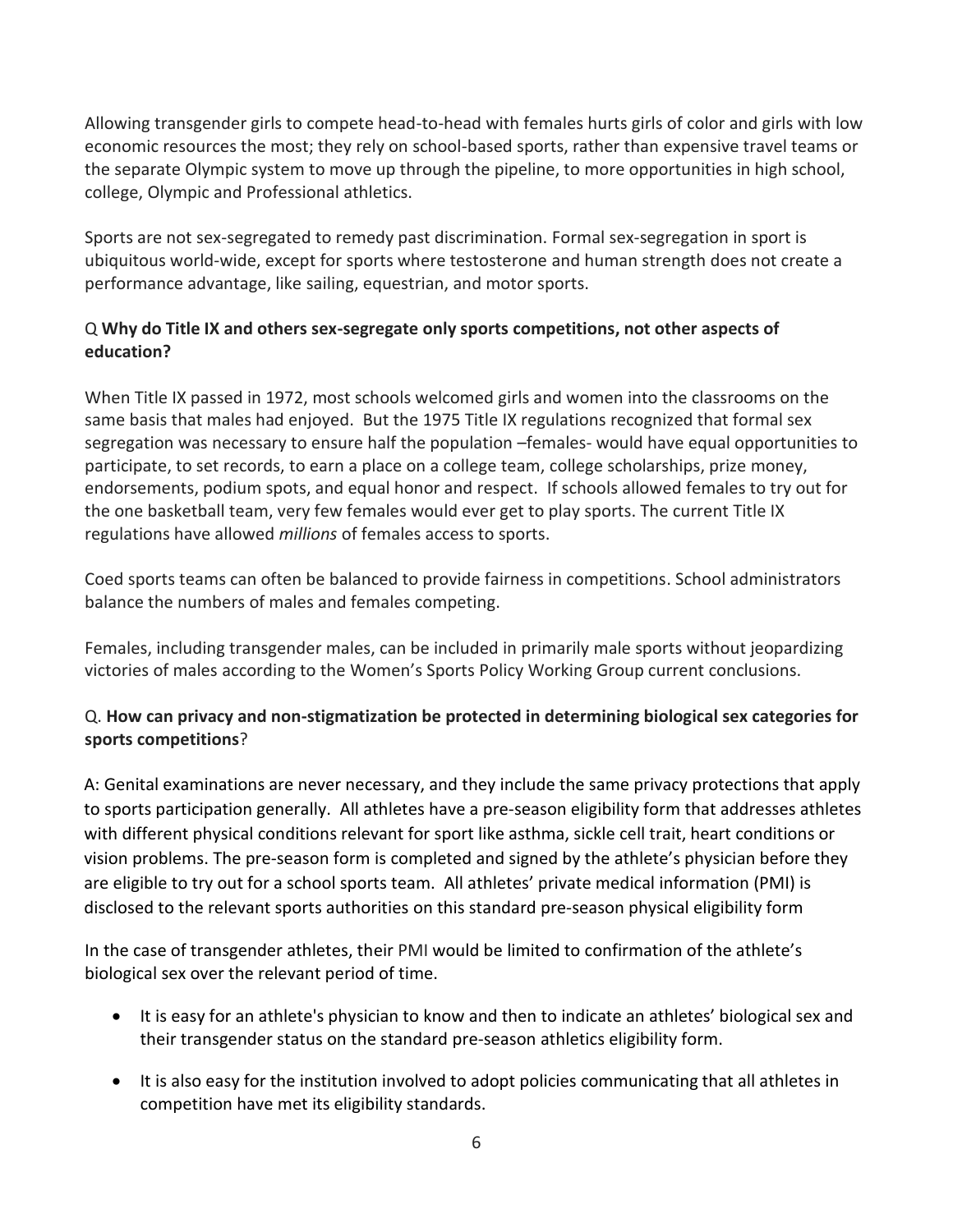#### **Q. Are accommodations only needed for sports competitions for transwomen from puberty onward?**

A. Current law allows separate treatment of males and females in competitive sport, as an acceptable form of sex discrimination. If the Equality Act passes without the standard exception for sports, that exception would become illegal.

If the Equality Act were to pass as it is currently written, without a specific carve-out for sport, the current NCAA rules, International Sport Federation & the International Olympic Committee rules could not be enforced in the U.S. That would mean the US could not host international competitions.

Meanwhile, allowing transgender boys and men (biological females) to compete in male categories does not disrupt the "boys' and men's" sport category. Transgender boys and men do not create playing-safety issues or competitive unfairness, the way post-puberty transgender girls and women do. Many transgender men continue to compete in the "girls and women's" sport category, before they start taking testosterone.

Transgender inclusion for those with male sex-linked advantages does not operate in a vacuum; girls and women athletes are already seriously short-changed by every measurable criteria: opportunities to participate, scholarships and treatment.

#### **Q. What are some other issues to consider**?

Before expanding those eligible for the "girls' and women's" sports category, consider that high schools offer girls over a million fewer sports opportunities than they offer boys. Colleges and universities offer women over 200,00 fewer varsity sports opportunities as compared to their male peers, and over a billion dollars less in athletic scholarships. Competitive sports are a rationed type of educational experience, and girls and women are already provided far less than their male peers, in quantity and quality. [www.TitleIXSchools.com](http://www.titleixschools.com/)

Women's sports have led the way in breaking down sex-stereotypes that serve to limit women's experiences and opportunities throughout society. Setting enforceable boundaries for the "girls and women's" categories will continue that trend. Muscular girls and women are not more likely to be bullied and subjected to intrusive medical examinations. As described above, pre-season eligibility forms that are signed by every athlete's physician before they're eligible to try out for a sports school team will settle an athlete's eligibility.

Scientific, biological, sex-based categories should apply to competitive sports, not recreational or intramural sports. In this way, transgender athletes can be a part of girls' and women's sports.

In addition, goals like "friendship," "bonding with other girls" and "affirming one's gender" can be met in the social construct of sports in competitive sports teams. Most of sport – training, lifting weights, stretching, traveling, and so forth – does not involve the competitive time. This social construct of sport can be fully welcoming, so long as safety is not an issue. It is the competition-part of sport that need accommodations for trans girls and women.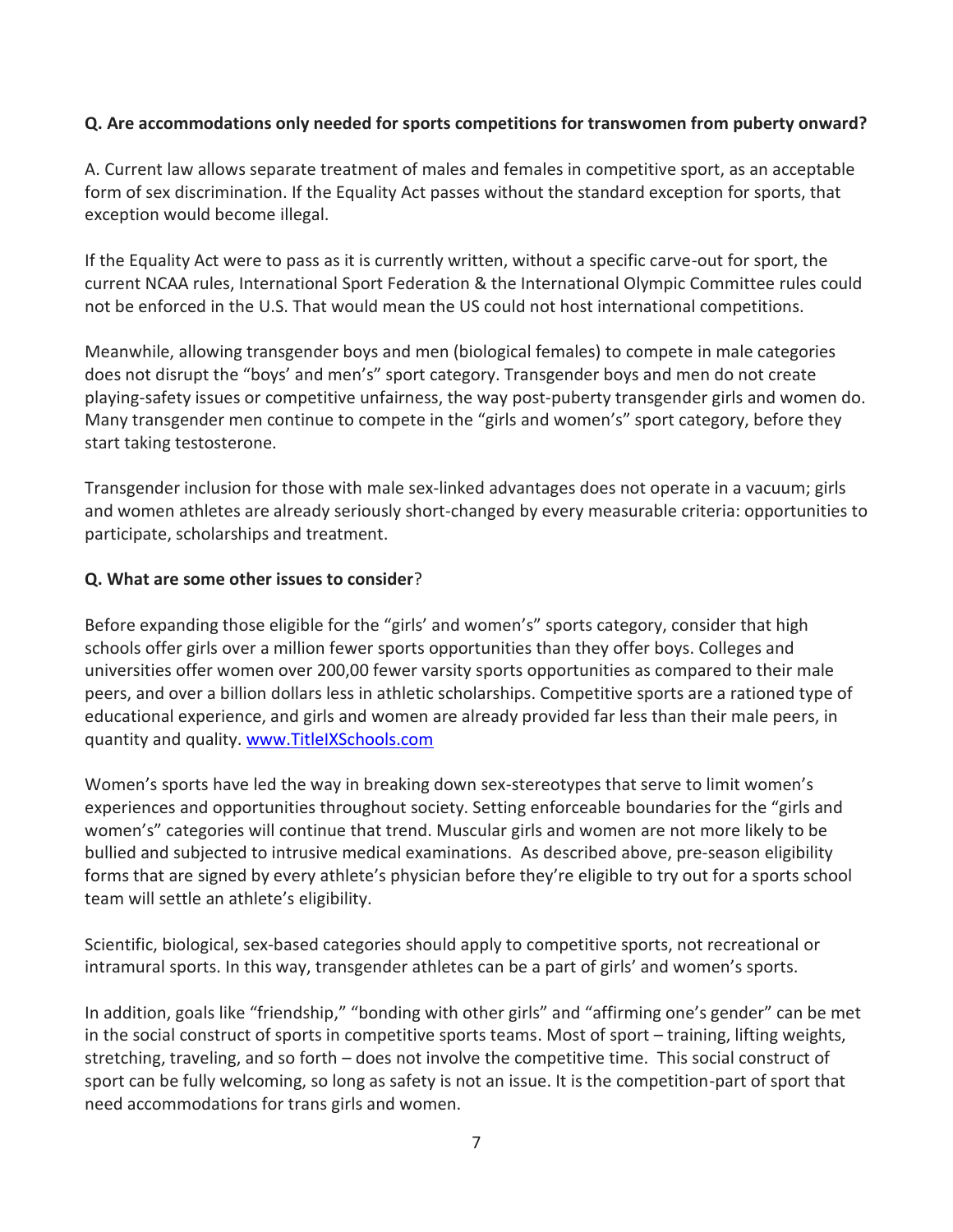Women's sports advocates have worked to eliminate any shame of girls and women participating on boys' and men's teams. Gender equity advocates have fought and won the right for females to compete on men's teams, particularly at schools that offer women fewer overall sports opportunities.

While trans girls and women are an especially vulnerable sub-population, we do not believe the solution to their vulnerability is unconditional inclusion in the "girls' and women's" sports category. Not all trans girls are suicidal or suffer from body dysphoria. Those who have these serious mental health challenges must be cared for by experts on an individual basis. The solution for the few who are suffering is not to make girls' competitive sport an open category.

We want to continue the legal permissibility of sex-segregation in sports. Future judges can only affirm sex-segregation based on science and biology.

If "sex discrimination" were to become equal to "gender identity discrimination" – and biology were not the foundational, bedrock explanation for sports' formal sex-segregation, women would lose the RIGHT to demand equality for our athletic programs in a court of law.

If the government tried to argue "sex" was equal to a feeling of being a women, of someone's deeply held inner sense of who they are, a court could not affirm formal sex-segregation on that basis. The Biden Administration has allowed schools to continue to offer girls and women's sports, but females could not demand equality as a right, as they do now under Title IX.

## **Q What is doping? Should athletes use drugs to mitigate biological sex advantages for transwomen? Should doping be used on purpose to increase transmen's advantage in men's or coed sports but not in other sports?**

"Doping" usually refers to athletes who are using drugs like testosterone to improve their athletic performances. During the 1970s and 1980s, the East German women were using testosterone systematically, and American women were expected to be gracious losers. They were not supposed to point out the obvious: that the competition was not fair. It still leaves athletes who competed in that era with a bad taste in their mouth; that SPORT did not protect them from the obvious unfairness.

Transgender women sometimes take drugs to reduce their testosterone levels, in an attempt to compete fairly. But scientists from around the world have now determined that it simply isn't possible for a transgender woman who has been through male puberty to roll back the athletic advantages those heavy doses of testosterone provide, that start about age 10.

Interestingly, athletes who are found to have doped with testosterone twice are banned from sport forever, even if they were utterly blameless, even if someone else sabotaged something they ingested without their knowledge. Why? Because years of testosterone produces the "legacy advantages" that Dr. Ross Tucker discussed.

Transgender men, (female bodies) are typically given a "therapeutic use exemption" to allow them to take exogenous testosterone in the male range. To date, there are no trans men who have been able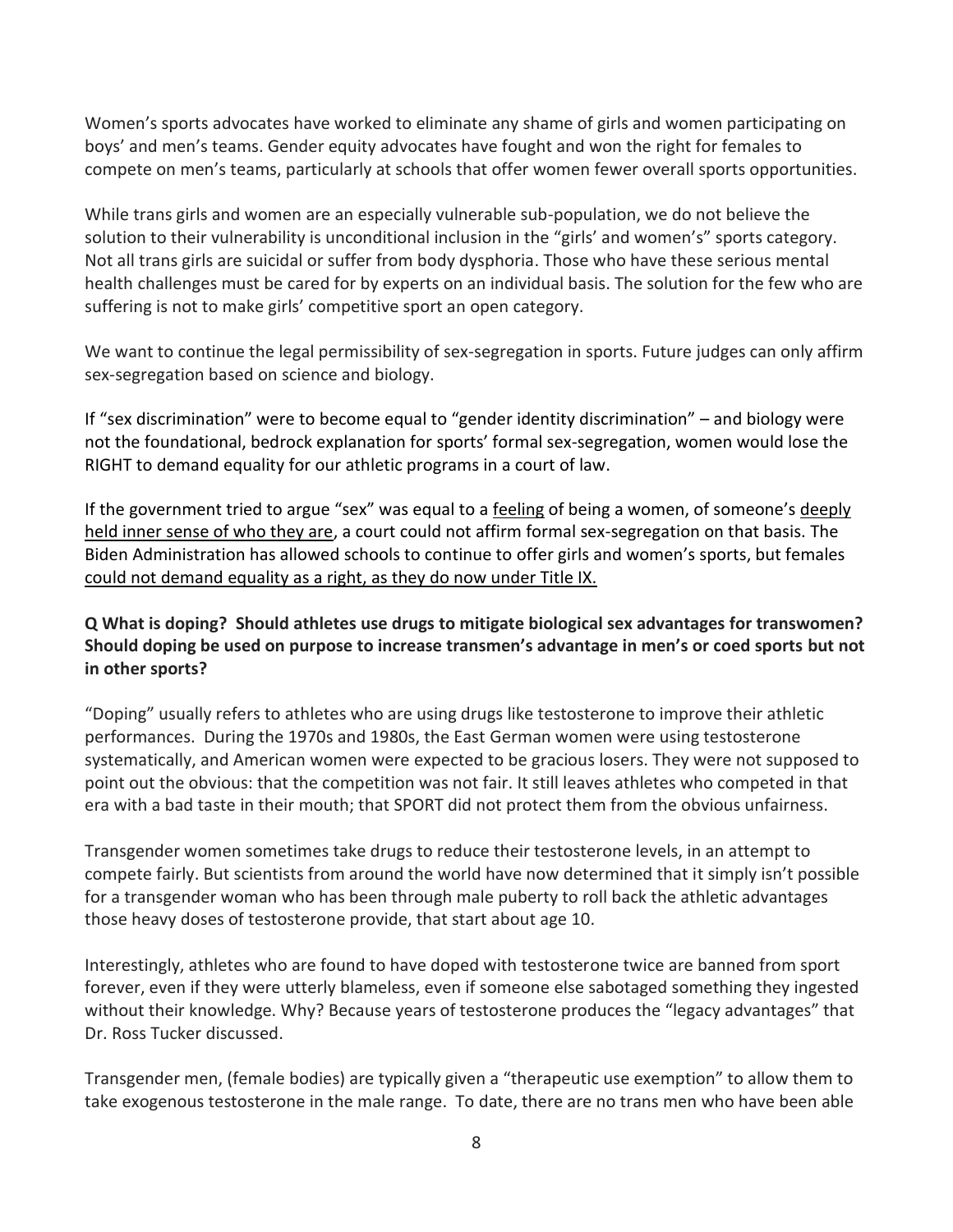to move laterally from the women's category to the men's category; their rankings decline sharply, even though they may be happier or have better training.

We do not take a position on whether transgender women and girls should take gender affirming hormones. We strongly believe that these matters are between trans girls/women, their families, and their physicians.

## **Q What are promising fairness competition rules and accommodations for including trans girls and women in women's sports?**

The Women's Sport Policy Working Group discussed accommodations for transgender girls and women, when head-to-head competition isn't possible.

Accommodations will be different for different sports; whether the sport involves contact, whether it is a team sport or an individual sport, and whether facilities allow for another lane or opportunity to compete. Sport leaders already had to create different types of accommodations when wheelchair athletes or amputees were added. Some options include separate scoring, events, podiums, or handicapping.

==================================================================

Staurowsky, E. J., M. J. DeSousa, K. E. Miller, D. Sabo, S. Shakib, N. Theberge, and N. Williams. Her Life Depends on It III: Sport, Physical Activity, and the Health and Well-Being of American Girls and Women. East Meadow, NY; Women's Sports Foundation. (May 2015). Available at: [https://files.eric.ed.gov/fulltext/ED570479.pdf.](https://files.eric.ed.gov/fulltext/ED570479.pdf)

Stevenson, Betsey. Beyond the Classroom: Using Title IX to Measure the Return to High School Sports. NBER Paper Series, Working Paper 15728. 2010.

Available at: [http://www.nber.org/papers/w15728.](http://www.nber.org/papers/w15728) As Girls Become Women, Sports Pay Dividends: <https://www.nytimes.com/2010/02/16/health/16well.html> Economists Link Athletics to Measure Success in School, Job Markets: <https://www.wsj.com/articles/BL-REB-8943>

<https://womenssportspolicy.org/> for more information on evolving solutions.

Prof. Ross Tucker, Ph.D. [ross@sportsscientists.com](mailto:ross@sportsscientists.com) The Science of Sport: <http://www.sportsscientists.com/> Twitter: @scienceofsport / Facebook: The Science of Sport <https://championwomen.org/transgender-eligibility/>

Dr. Mike Joyner, Mayo Clinic, YouTube Presentation, "Sex Differences and Human Physiology in Sport" available at: <https://www.youtube.com/watch?v=5aJg7eDzmAc>

"The Role of Testosterone in Athletic Performance," White Paper signed by medical professionals internationally, available at:

[https://law.duke.edu/sites/default/files/centers/sportslaw/Experts\\_T\\_Statement\\_2019.pdf](https://law.duke.edu/sites/default/files/centers/sportslaw/Experts_T_Statement_2019.pdf)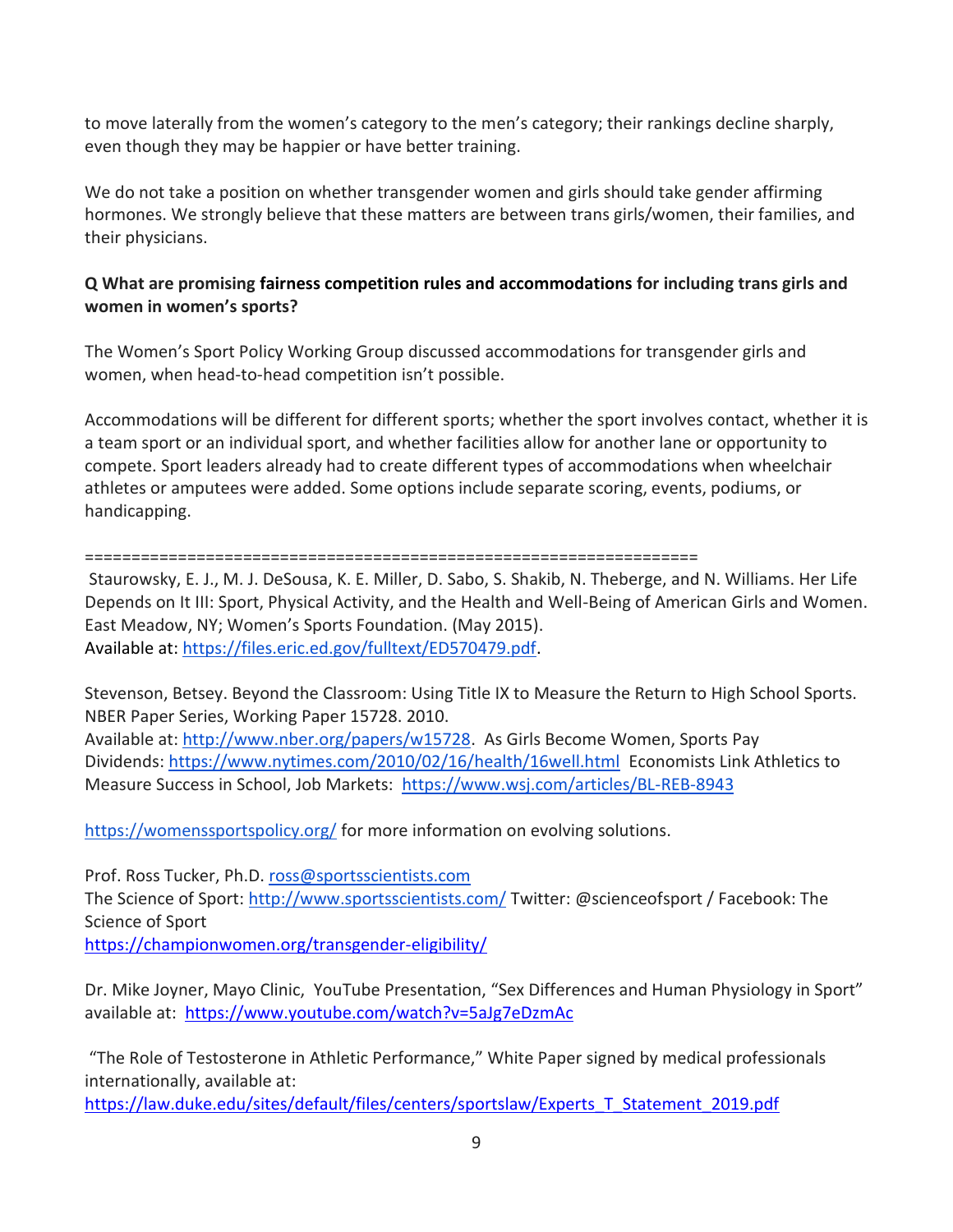# **Area and National Feminist Resources and Events**

Please send your upcoming feminist events to post in CWI newsletters to sklein@feminist.org. LIKE and FOLLOW us on CWI's Faceboo[k www.facebook.com/womensclearinghouse](http://www.facebook.com/womensclearinghouse) and Twitter [www.twitter.com/CWINews](http://www.twitter.com/CWINews) pages! Also SUBSCRIBE and LIKE our video sponsor and provider [https://www.youtube.com/user/Hanburycross.](https://www.youtube.com/user/Hanburycross) Paid-up CWI members will receive additional forwarded email messages on feminist meetings and activities. Times given are Eastern Time. Events are usually virtual unless noted. Special thanks to Montgomery County, MD NOW for information on many of these events.

# **RESOURCES**

• **ERA**

Carol Jenkins Discussion of book by Kate Kelly *Ordinary Equality: The Fearless Women and Queer People Who Shaped the U.S. Constitution and the Equal Rights Amendment*. Era Coalition. Watch: <https://www.youtube.com/watch?v=ylISgMU33Dk>

**[See Recent Analyses](https://oversight.house.gov/news/press-releases/on-50th-anniversary-of-congress-passing-the-era-chairwoman-maloney-presses)**: Released by Oversight Committee, **Chairwoman Carolyn B. Maloney** and prepared by constitutional scholars **Professor Laurence Tribe** and former **Senator Russ Feingold**, these analyses address the validity of the ERA as the 28th amendment to the Constitution.

ERA 50th Anniversary Celebration Kick-off Video**: [The Time is Now!](https://www.youtube.com/watch?v=y6NkGcUQajs)**

• **ATHLETICS** 

Separately, Nancy Hogshead-Makar and *Champion Women* are facing a \$250 million lawsuit from Rick Butler, a volleyball coach who was banned by USA Volleyball, the AAU and the Junior Volleyball Association for sexually abusing his minor athletes. Champion Women is being sued for letting folks in the education community know about these bans. Our friend Esther Warkov (SSAIS) sent the go fund me link to help Champion Women and others with their defense.<https://gofund.me/5c3bcc41> .

# **EVENTS**

**Wednesday, June 15-17,** 50 Years of Title IX: 2022 Hybrid Summit. DC Public Library and The 19th News. Wednesday June 15 (Virtual) The Foundation of Title IX

**Thursday, June 16, Title IX Today** Focus of program is on sports

**Friday, June 17.** (In Person and Virtual) The work continues

**[REGISTER](https://19thnews.org/2022-summit/?register)** for all days

**[Learn More About "The 19th Represents Summit" and Sign Up Today](https://lnks.gd/l/eyJhbGciOiJIUzI1NiJ9.eyJidWxsZXRpbl9saW5rX2lkIjoxMDMsInVyaSI6ImJwMjpjbGljayIsImJ1bGxldGluX2lkIjoiMjAyMjA2MTMuNTkzMjc0MjEiLCJ1cmwiOiJodHRwczovLzE5dGhuZXdzLm9yZy8yMDIyLXN1bW1pdC8ifQ.mbvS4MoA9aC3IiE0YncwNvGOrYywoDPlroLTq0yOjTY/s/2133790378/br/132892690894-l)**

**Tuesday, June 21,** 5-6PM.

Title IX: Then and Now**.** National Archives. Original Title IX will be displayed in Rotunda. [REGISTER](https://archivesfoundation.org/event/title-ix-then-and-now/?goal=0_267af3e1d5-b9ce20d325-54340553&mc_cid=b9ce20d325&mc_eid=871266d046)

**Wednesday, June 22,** 4PM. Anne Frank**:** Virtual Tour of the Secret Annex. Anti Defamation League. [REGISTER](https://info.echoesandreflections.org/anne-frank-house)

**July 22-24** National NOW in person Conference, Save our Democracy, Vote for Womxn's Lives. Chicago, IL Palmer House Hilton. **[Register here!](https://mcmdnow.us14.list-manage.com/track/click?u=35ceb79226267ca6ac34cf375&id=0234dab9c4&e=4f6ae98a02)**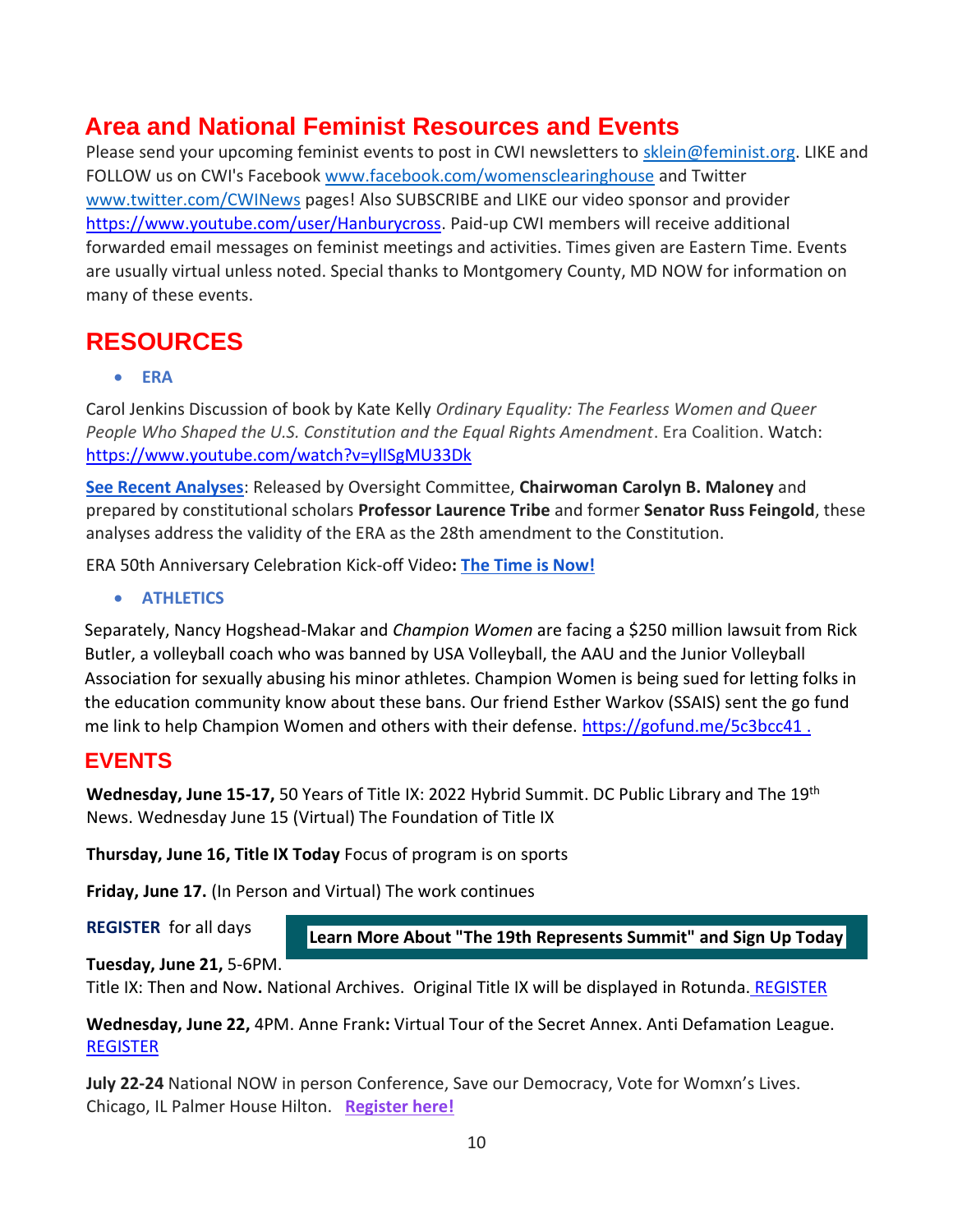**Thursday, June 23.** Anniversary of Title IX. Focus on Sports, business

Thursday, June 23. 4:30-6 PM. Title IX 50<sup>th</sup> Anniversary, Amer. Association of University Women (AAUW)

**Thursday, June 23.** 6-7 PM NWHM Presents! What's the Score?: In Conversation with Bonnie J. Morris [Register](https://www.eventbrite.com/e/nwhm-presents-whats-the-score-in-conversation-with-bonnie-j-morris-tickets-355146712377)

**Saturday, June 25**, 12:50 PM via Zoom. BPW/MD Women's Leadership Conference. Keynote: Maryland Delegate Ariana Kelly; Panel Discussion: Working with Strength--Success Despite Bias. Register now: [http://bpwmaryland.org/BPWMD\\_registration.asp](https://nam12.safelinks.protection.outlook.com/?url=http%3A%2F%2Fbpwmaryland.org%2FBPWMD_registration.asp&data=05%7C01%7C%7Cde1b83a1be564b045dca08da4c0a408a%7C84df9e7fe9f640afb435aaaaaaaaaaaa%7C1%7C0%7C637905904339921791%7CUnknown%7CTWFpbGZsb3d8eyJWIjoiMC4wLjAwMDAiLCJQIjoiV2luMzIiLCJBTiI6Ik1haWwiLCJXVCI6Mn0%3D%7C3000%7C%7C%7C&sdata=wFd3T%2BH6aMwJUpD21cl4esMXdcCCxYShqD55K3VNkos%3D&reserved=0)

**Sunday June 26,** 3-4:30 pm. Remembering Patsy Mink and the Living Legacy of Title IX, National Women's History Museum, zoom webinar conversation with Gwendolyn Mink. EVENT REGISTRATION

**Tuesday, June 28.** :1:30 PM. The Future of Gender Equity in Education After 50 Years of Title IX (See page 1 for details and registration.)

**Thursday, June 30,** 3 PM. Elimination of Discrimination Against Women Amendment Act of 2022, B24- 0649 which is modeled after the UN treaty, CEDAW. For more information contact [Kmulhauser@consultingwomen.com.](mailto:Kmulhauser@consultingwomen.com)

*CWI's newsletter is endowed in loving memory of our previous longtime editor, Roslyn Kaiser Meeting summary by Nancy Hogshead-Makar and Sheila Wickouski. Newsletter edited by Sue Klein* **CWI BOARD OF DIRECTORS, JULY 2021 – JUNE 2022** 

**OFFICERS:** Co-Presidents, Sue Klein and Connie Cordovilla also VP Membership; Treasurer, Holly Taggart Joseph; Secretary, Sheila Wickouski; VP Global Issues, Megan Corrado; VP Media, Loretto Gubernatis; VP Legal Affairs, Jeanette Lim Esbrook; VP Technology, Sherry Klein; VP Organizational Management, Anne Martin; VP Diversity, Alotta Taylor; Director, Linda Fihelly; Director Emerita**:** Elaine Newman; Ex Officio: Co-President, Harriett Stonehill.

Copyright© 2022 Clearinghouse on Women's Issues (CWI). All rights reserved. 700 Seventh St. SW, Suite 3, Washington, DC 20024 Tel. 202/438-5655